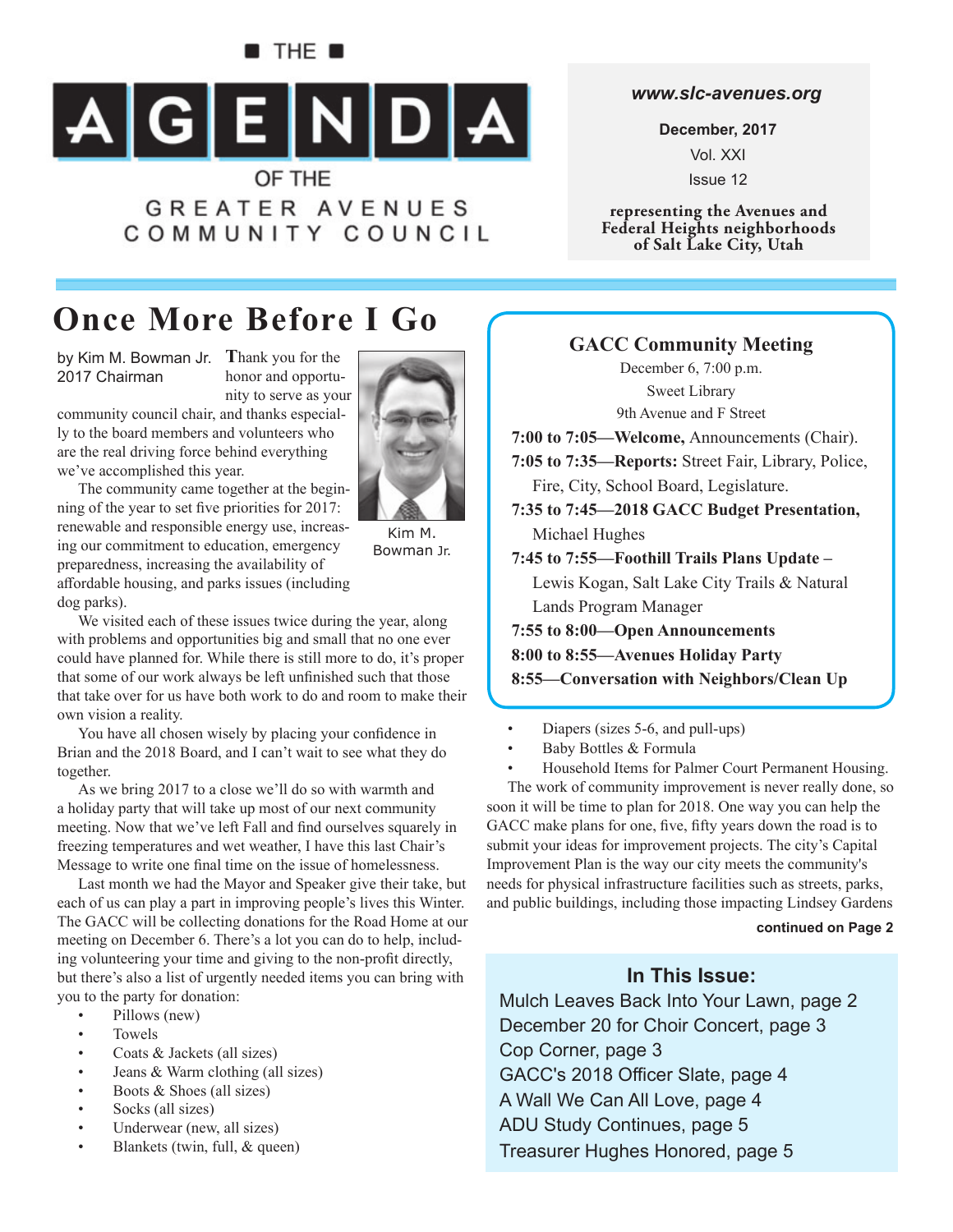#### **AVENUES COMMUNITY MEETINGS**

#### **GACC Council Meeting**

Wednesday, December 6, 2017, at 7 p.m., Sweet Library. For special accommodations contact the GACC chair at gaccchair@ slc-avenues.org. Open to the public, all welcome.

#### **GACC Board Meeting**

Wednesday, December 13, 2017, at 7 p.m., Sweet Library. For special accommodations contact the GACC chair at gaccchair@ slc-avenues.org. Open to the public, all welcome.

Community Life / Resources / *Free Stuff !*

**Sweet Branch Library,** 455 F Street (at 9th Avenue), 801-594- 8651, www.slcpl.org. **All Calendar,** Get Caught Reading. December 27, all day. **Kids Calendar: •** Code Club. Monday, 4 p.m. - 5:30 p.m. 8-18 Ages. Registration is required. Call 801-594-8651 during library hours. **•** Playtime @ Sweet. Tuesday at 10 a.m. to 11:30 a.m. (Playtime for children 0 to 5 years-old and their caregivers.) **•** Book Baby. Wednesdays at 10:15 a.m. **•** Preschool Storytime. Wednesdays at 11:15 a.m. **•** Art & Maker with Clever Octopus. Every Wednesday at 4 p.m. For these weekly events we're partnering with Clever Octopus, a local non-profit that uses reclaimed and reusable materials that would otherwise be destined for the landfill. Each month we'll explore famous artists and learn about their process before adding our own unique twist. **•**  Preschool Dance Party. Thursday, December 14 at 4 p.m. Dancers ages 3–7 can put on their finest dancewear and dance their socks off at our monthly dance parties. We'll have props and instruments to play with while our librarian DJs spin exclusive setlists. **•** Puppet Players of Utah Present: The Littlest Elf. Get into the holiday spirit as the cute characters from The Puppet Players of Salt Lake City show us the true meaning of Christmas!Noodles is Santa's newest worker and the littlest elf in the workshop. She's surrounded by all sorts of wonderful toys, but she thinks they should all be for her! Can a magic hat teach her a lesson in giving? **Teen Calendar: •** Coding Club, Monday, 4 p.m. - 6 p.m. Registration is required. Call 801-594-8651 during library hours. Ages 8-18. **•** Moka for Teens, Saturday, December 2 from 4 - 5 p.m. Registration is required. **•** Teen Tim Burton Film Series. "Nightmare before Christmas," Friday, December 8 at 4 p.m. **•** Film in the Crafternoon. "Christmas Classics," Saturday, December 16 at 4 p.m.-5 p.m.. Registration is required. **Adult Calendar, •** Art Exhibit, The color of places. Landscapes by Cookie Allred. **•** Bob Ross Paint-along. December 9

#### *The Agenda*

Publisher's Statement The monthly Greater Avenues Community Council newsletter *"The Agenda"* is mailed free to all residences in the Avenues. This publication is created to conduct the business of the Greater Avenues Community Council. Mail correspondence to P. O. Box 1679, Salt Lake City, UT 84110.

GACC 2017 Officers and Publisher Contacts: *Chair:* Kim M. Bowman Jr., gaccchair@slc-avenues.org. *Chair-elect:* vacant, gaccchairelect@slc-avenues.org *Past-chair:* Dave Alderman, past-chair@slc-avenues.org *Treasurer:* Michael Hughes, gacctreasurer@slc-avenues.org. *Secretary:* Peg Alderman, gaccsecretary@slc-avenues.org. *Newsletter:* Dave Jonsson, newsletter@slc-avenues.org. **GACC web page is www.slc-avenues.org.**

at 2 p.m. (Registration is required.) **•** HoliDIY. Monday, December 4 at 6 p.m.-8 p.m.. **•** Film in the Crafternoon. "Christmas Classics" Saturday, December 16 at 2 p.m.-4 p.m.. Registration is required.

- **Avenues Athletic Association (AAA):** The AAA co-ed basketball season will begin in early January. Play with friends and get to know your Avenues neighbors. Volunteers to help run the games, update the web page, or be a building captain. More details to come in the coming weeks. See www.aaaslc.com for more details on participating in the as an athlete, volunteer or both.
- **Avenues Exercise Class,** -free- Everyone Welcome! Federal Heights Ward, 1300 Fairfax Road, Mondays and Wednesdays, 8:30 a.m. to 9:30 a.m. Renate 801-534-1443.
- **City Academy,** 555 E. 200 South, 801-596-8489, www.cityacademyslc.org, Your neighborhood middle and high school. New student registration during December for second semester beginning Jan. 17. Winter Choir Concert: Tuesday, December 19, 6:30 p.m., free.

#### **Mulch your leaves back into the lawn. It will thank you (and so will the city.)**

**S**alt Lake City urges residents to properly dispose of—or compost—yard waste and leaves.

Salt Lake City's Department of Public Utilities and Department of Sustainability are urging residents to assist storm water management crews by doing a final seasonal yard clean-up to keep excess leaves from clogging gutters.

Storm water crews have been working for weeks sweeping and gathering leaves from gutters and monitoring and cleaning the city-wide drain system. Public Utilities has four one-ton suction trucks to clean gutters for the entire city. Beyond the benefit of keeping storm drains clear, leaf collection and composting is smart for the environment.

"We are asking residents to put leaves, without bagging them, in the City-issued brown compost bins for weekly pick-up," said Lance Allen, Waste and Recycling Director for the Salt Lake City Department of Sustainability.

To join a wait list for an additional leaf bin, please call: 801-535-6999

For more information on leaf mulching, composting, and proper disposal, please visit: http://www.slcgreen. com/seasonal-curbside-services.

#### Chairman's message, continued from Page 1

and Memory Grove that are currently in the works.

In addition to the city's resources, the GACC has a much more humble, but no less hard-earned budget for deserving projects in our neighborhood.

Do you have an idea that will make this place we call home more beautiful? Send it to gaccchair@slc-avenues.org, and we'll work to find a path for your idea to become a brick and mortar reality.

Thank you all for an unforgettable experience.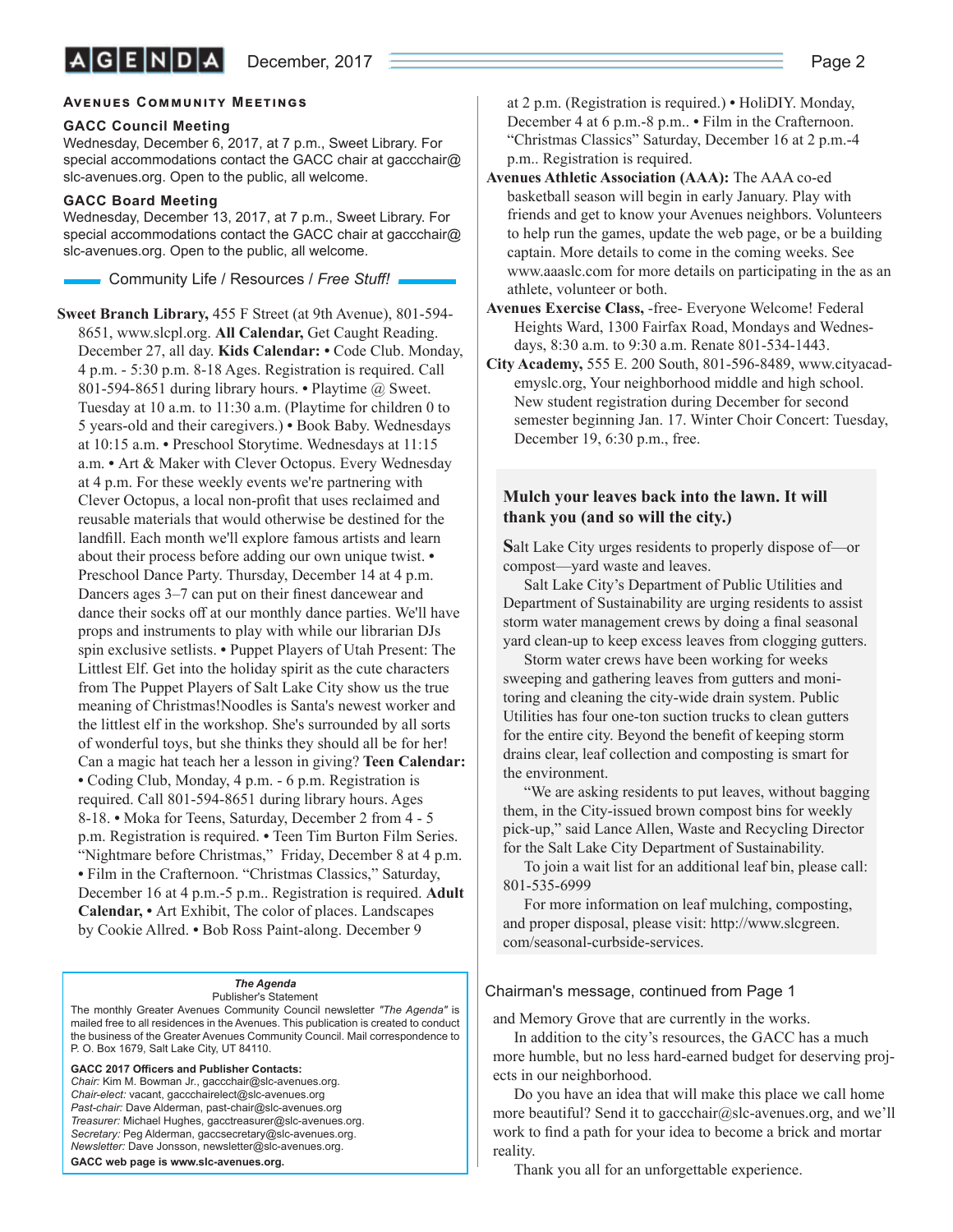December, 2017 **Page 3** 

 $|A|G|E|N|D|A|$ 

### **All's Set for Salt Lake Avenues Community Choir Holiday Concert December 20**



**T**he Salt Lake Avenues Community Choir will perform its annual Holiday Concert on Wednesday, December 20 at Libby Gardner Concert Hall on the University of Utah Campus.

The performance begins at 7:30 p.m. and is free to the public.

The event will be introduced by long time Avenues resident Dr. Anne G. Osborn, a world renowned neuroradiologist and professor at the University of Utah School of Medicine.



The choir is delighted to be hosting a very special jolly old guest from the North Pole that evening.

Peggy de Azevedo

The performance will include an array of sacred and secular musical selections to celebrate

the holidays. The choir has added a few new pieces this year including, "A Highland Carol," a unique and spirited Christmas choral with a Celtic flavor featuring bagpipes.

The concert will feature a variety of guest artists including two Avenues residents, Kelly Clark Parkinson, an accomplished professional violinist and recording artist, and Sally Peterson Brinton, a gifted pianist trained at The Juilliard School of Music in New York City.

Joining the choir for a second year is Rob Stefanussen, a frequent guest organist on Temple Square who will be performing on the beautiful Lively-Fulcher pipe organ. The performance will also include many other talented musicians plucked from our Avenues neighborhoods.

"We are especially excited to be back for a fourth holiday concert at Libby Gardner Concert Hall," said Artistic Director Peggy de Azevedo.

"It is my joy and my dream to share in this collective experience with the choir and our community each holiday season. We're very grateful for the on-going community support as we continue to grow this tradition. We hope it's every bit as enjoyable to the audience as it is to those on stage."

The Salt Lake Avenues Community Choir has enjoyed performing for a packed house every year. The tremendous community support has been exciting for a start-up community choir. Over 90 members strong, the choir continues to attract

new voices and musicians all dedicated to living in a better community. The choir was organized in 2014 by several devoted Avenues residents who have a passion for music and a vision of community inclusiveness. The Salt Lake Avenues Community Choir was described as "Best Holiday Concert" in 2016 by Salt Lake Magazine.

The choir is an all-volunteer and nondenominational organization operating as an official committee of the Greater Avenues Community Council, a non-profit qualified to accept tax deductible donations.

Salt Lake Avenues Community Choir is funded in part by the residents of Salt Lake County through the Zoo, Arts, and Parks (ZAP) program. All other funding is secured through tax deductible donations from choir organizers, choir members, Avenues residents, and local businesses.

For more information visit www.avenueschoir.org.



by Detective Alen Gibic, Salt Lake City Police Dept.

ing weeks.

**I**t's almost the holidays! And with that comes a lot of stuff to steal.

Our main problem in the area is theft. Package thefts from porches will skyrocket in the com-



Det. Gibic

Please protect your packages by having them delivered to a locked box or to someone who will be at home.

The CIU squad (http://www.slcpd.com/community-engagement/community/ )is planning on doing some proactive preventative police work in the Avenues in the first two weeks of December to try and catch package thieves.

Vehicles left to warm up in the morning will also become more of a problem as the winter months continue. Please use common sense and do not leave running vehicles unattended. Some new vehicles with push button start will not shut off if the key is not inside but the car is running. This will allow a thief to drive off with your vehicle despite the keys being out of range.

Please contact me via email with any concerns you might have.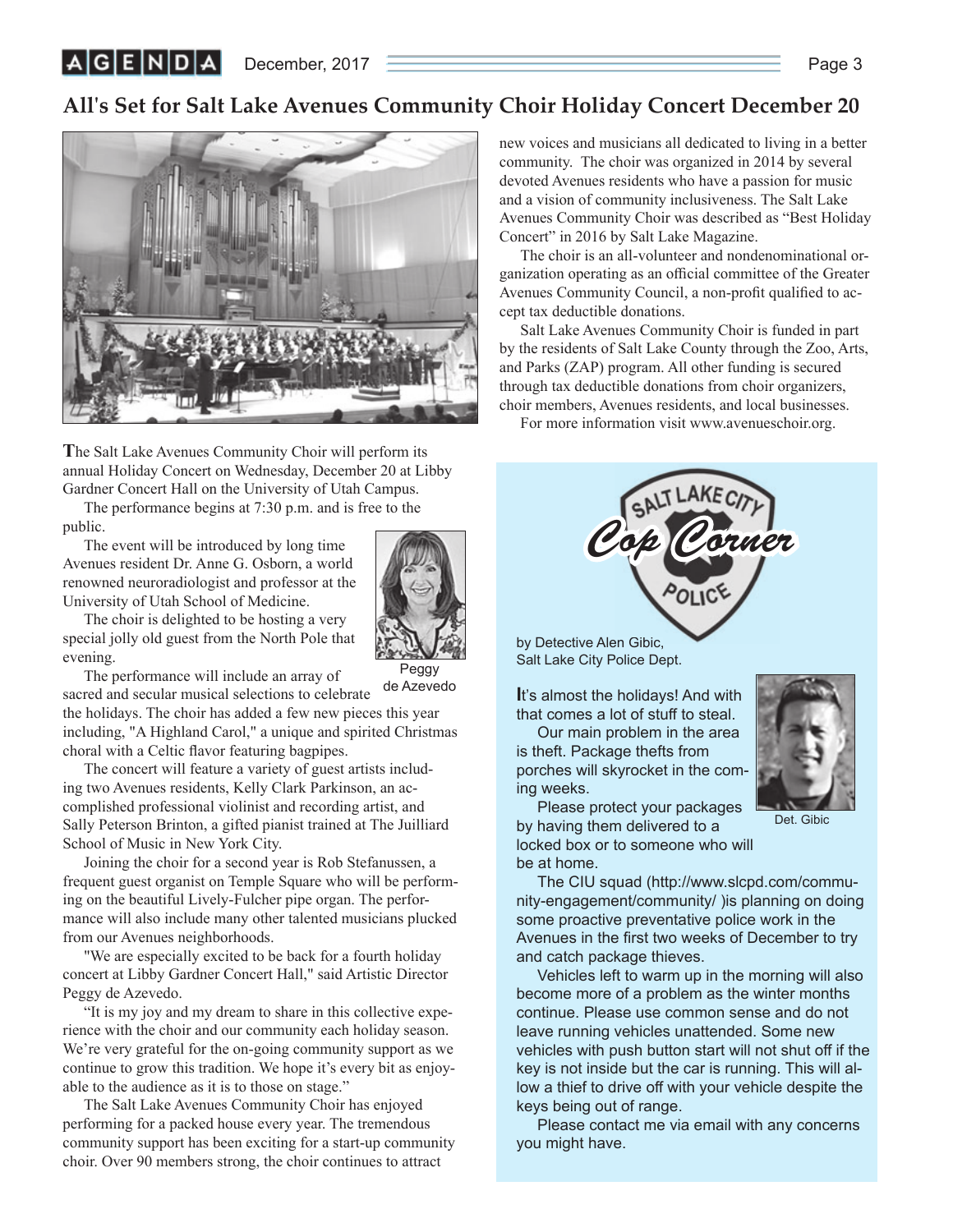# **Greater Avenues Community Council's New Officers for 2018**

**O**ur chairman for 2018, Brian Berkelbach, came to Utah by way of the University of Colorado. He moved to Utah because of the beauty of our mountains, where he loves to ski.

He spends his time working, skiing, doing volunteer work and spending time in Lindsey Gardens with his dog Bruce. Brian is an insurance and financial advisor with New York Life.

Our new chair-elect, to move up to chairwoman in 2018, is GACC veteran Jill Van Langeveld. Michael Hughes remains as treasurer and Nate Blouin, a



Brian Berkelbach Jill Van Langeveld Nate Blouin

GACC newcomer, will serve as secretary.

Board members elected or reelected as the case may be—are:

**Canyon Road/West Aves** Bonnie Athas\* Benjamin Ward Nate Blouin Christine Cooke Laura Thomas

Christopher Wharton **LDS Hospital** Dave Jonsson\* James Woolf\* Elizabeth Duszak **Northcrest** Carlton DeTar\* Dave Van Langeveld\* Craig Provost **Midwest** Phil Carroll\*

**MidEast** Michael Hughes\* Dianne Leonard\* Daniel Gaffin Larry Spell **Lindsey Gardens** John Johnson\* Tara Wakefield\* Andrea Olson\* **Eastern Avenues** Dave Alderman\* Peg Alderman\* Genevieve Atwood\* **Arlington Hills** Janet Barnett\* **Federal Heights** Gwen Springmeyer\* Gene Fitzgerald\* \*current board member

Laura Cushman

# **Now here's a wall everybody can get behind**

**D**uring the summer Salt Lake City completed repairs to the 11th Avenue wall, repointing all the bricks and replacing the ones gone missing through the years.

Next up: the Cemetery has undertaken replacement of the northwest entrance gate with something more sturdy.

Now when there are fireworks over the city, have a seat on the wall! Every spot is great!



#### **Phone Numbers You Can Use**

| Emergency/Crimes in Progress 9-1-1       |  |
|------------------------------------------|--|
| Police Non-Emergency  801-799-3000       |  |
| Fire Dept. Non-Emergency 801-799-4232    |  |
| SLPD Community Intelligence 801-799-3623 |  |
| Drug Hotline. 801-799-DRUG (3784)        |  |
| Gang Hotline 801-799-4114                |  |
| Neighborhood Watch 801-799-3440          |  |
| Graffiti Removal 801-972-7885            |  |
| Parking Enforcement 801-535-6628         |  |

| Snow Removal801-535-2345                 |
|------------------------------------------|
| Housing/Zoning Enforcement 801-535-7225  |
| Health Department 385-468-4100           |
| Transient Camp Clean-up. 385-468-4100    |
| Child Protection Services 1-855-323-3237 |
| Adult Protection Services 1-800-371-7897 |
|                                          |
| Community Resource and Referral. 2-1-1   |
| Traffic Complaint Hotline801-799-3311    |
| Domestic Violence. 801-799-3756          |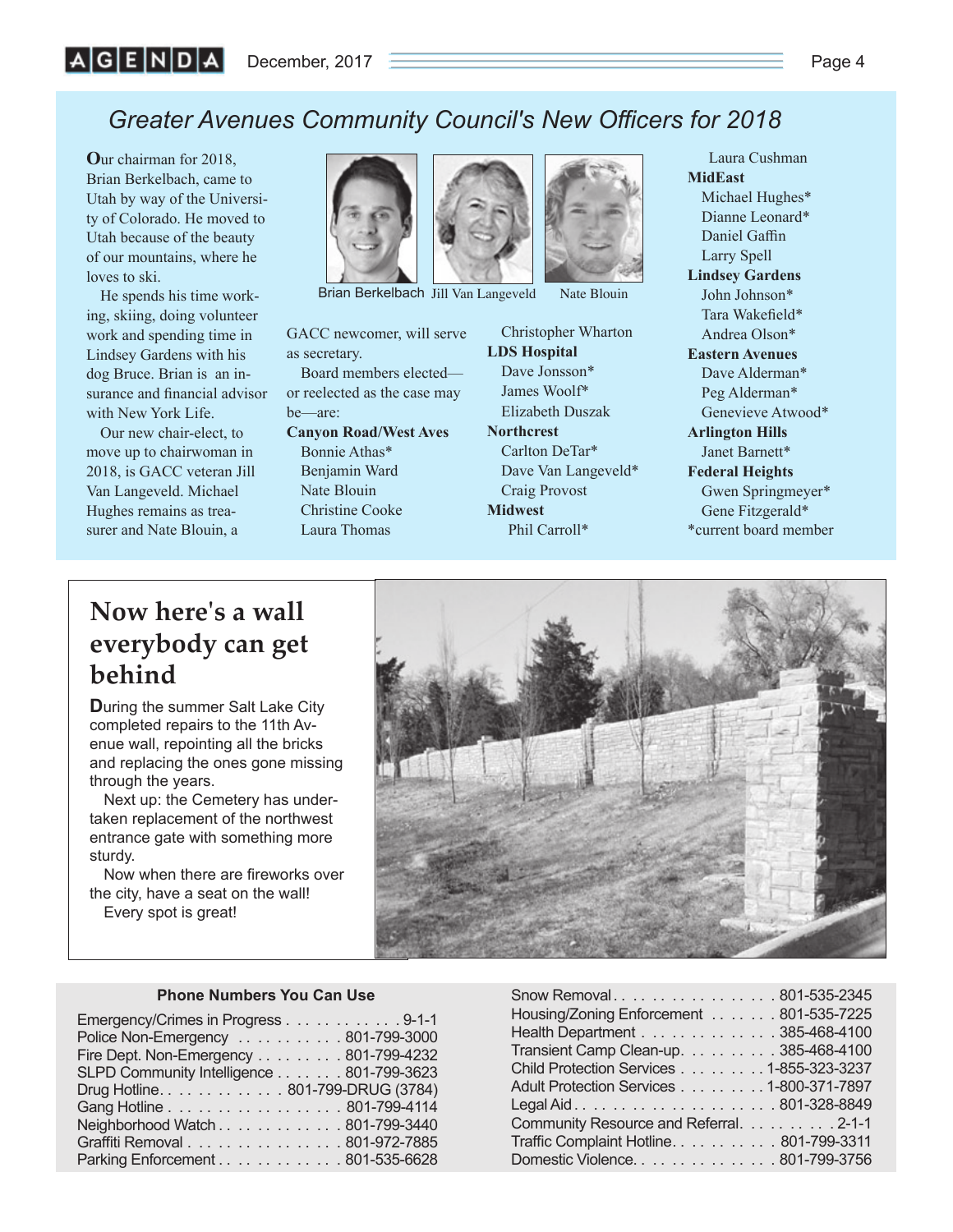# **City Council continues to study changes to 'mother-in-law' apartments ordinance**

**S**alt Lake City's proposed changes to the so-called 'mother in law apartments' ordinance continued to evolve through November.

Called Accessory Dwelling Units (ADUs), these are small apartments that share a lot with a single-family home. ADUs can be basement apartments, above and inside garages, or stand as entirely separate buildings.

Of interest to Avenues residents is a proposed change that would make all of the Avenues subject to ADU installations. Currently, the only properties eligible for new, legal ADUs are those located  $\frac{1}{2}$ -mile or less from a fixed transit stop for Front Runner, TRAX or the S-Line.

The current rules have significantly restricted the number of eligible properties. In fact, only one ADU permit has been granted by the City since 2012. The city proposes, however, that the ordinance set an annual limit of 25 ADU permits issued per year.

Not changing under the new proposal: property owners would still be required to live on-site in either the accessory dwelling or the primary home.

ADUs would still be required to be fully-appointed housing units complete with a kitchen, sleeping space, closet space, bathroom facilities, and an entrance either shared with or separate from the primary home. Much more information is available at http://pd-oth.s3.amazonaws.com/production/uploads/portals/79/ forum/issue/5362/issue\_asset/asset/8769/MEMO\_ADUs\_WS-Briefing4\_10.17.2017.docx.

# **"Heart and Hands" Award to Our Treasurer Michael Hughes**

The Heart and Hands Award honors people who make signifi-

cant contributions to charitable causes throughout our community through volunteer or philanthropic service.

Honorees received a Heart and Hands lapel pin, certificates and special recognition during the annual Philanthropy Day Luncheon held Nov. 16.

Recipients are chosen each year by members of the organization they serve. Michael was chosen by GACC because of his years of service as the treasurer,



his leadership with the Street Fair, and a long list of projects he so expertly manages simultaneously.

\* \* \* \*

**National Weather Service** has honored Salt Lake City Public Utilities for 100 years of daily weather observations at Big Cottonwood Water Treatment Plant

The National Weather Service presented the Salt Lake City Department of Public Utilities team with its Honored Institution Award for providing over 100 years of daily weather observations at the Big Cottonwood Water Treatment Plant.

### **HOW TO NOTEAT YOUR FEELINGS THIS HOLIDAY SEASON** Ali Spencer, RD

For most people, emotional eating is a learned behavior used to deal with uncomfortable feelings or emotions. Emotional eating is very common because food tastes good, is always there, can help numb negative feelings, and can be exciting. Unfortunately, there are typically negative consequences with emotional eating and any "solutions" it provides are only temporary.

Ask yourself these three questions:

- 1. Am I hungry? If you're hungry, please eat! But many people have a difficult time discerning between physical and "mental" hunger. Mental hunger can be prompted by a plate of cookies in the office break room, a holiday tradition or an ad on TV. Learn to recognize what actual hunger feels like.
- 2. What am I feeling? If you find you're having a difficult time deciding if you are

physically hungry, or if you know you are not hungry, this is an opportunity to find out what's prompting you to eat. Are you upset or tired? Did you receive great news? Are you bored or anxious?

3. What do I really need? Based on your emotions, think about what will really solve the issue. For example, if you're stressed, what you really need is a way to blow off steam, not a cookie. Think of ways to relieve stress, maybe call a friend, or get out of the office. Maybe, you need to take a bubble bath or write in your journal.

Tackling emotional eating is no easy task, so be patient with yourself. These strategies may not always eliminate the emotional eating, but they will likely help reduce and control it.

**Helping People** Live the Healthiest Lives Possible.



ldshospital.org | 801.408.1100